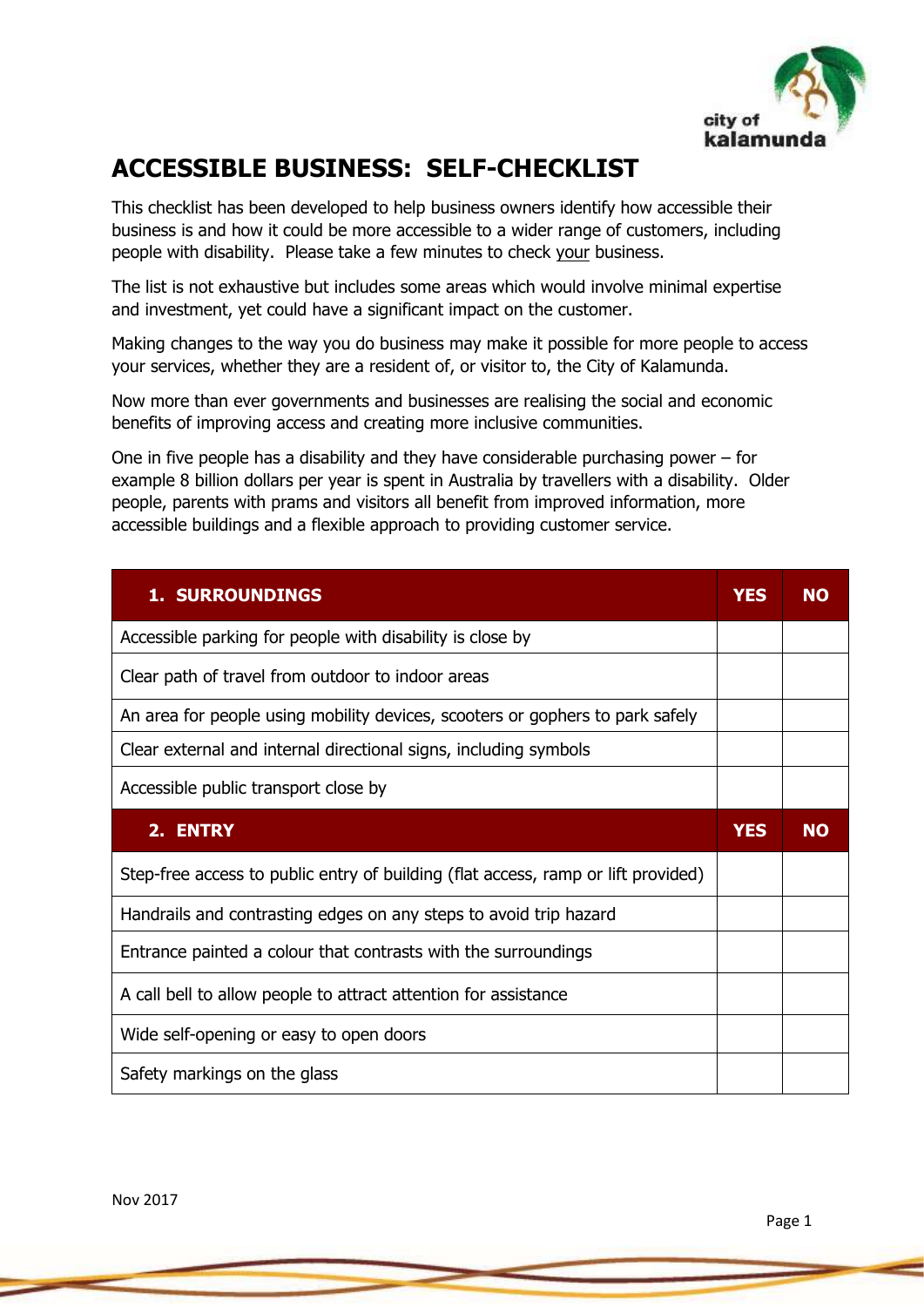| 3. LAYOUT                                                                                                                                                                               | <b>YES</b> | <b>NO</b> |
|-----------------------------------------------------------------------------------------------------------------------------------------------------------------------------------------|------------|-----------|
| Aisles are wide enough for a wheelchair or mobility device $-$ preferably 1.2<br>metres (this provides space for a wheelchair to turn around)                                           |            |           |
| Items, goods, pamphlets etc. within reach of someone using a wheelchair.                                                                                                                |            |           |
| If not enough room, consider placing the most frequently used items at an<br>accessible height and train staff to offer assistance where needed                                         |            |           |
| Low height, 'clutter-free' service counters or desks with a seat                                                                                                                        |            |           |
| <b>4. SIGNAGE</b>                                                                                                                                                                       | <b>YES</b> | <b>NO</b> |
| Clear external signs to help people identify what type of business you have<br>and whether it is accessible                                                                             |            |           |
| Signs are at a safe height and do not cause a hazard                                                                                                                                    |            |           |
| Internal signs and product pricing labels or menus are clear, and use an<br>easy-to-read 'sans serif' font such as Arial with high contrast colours                                     |            |           |
| Written information uses plain English, simple sentence structure or symbols<br>eg. male/female toilets                                                                                 |            |           |
| <b>5. FURNITURE AND FITTINGS</b>                                                                                                                                                        | <b>YES</b> | <b>NO</b> |
| At least a portion of your main counter or reception is at a height suitable for<br>a person using a wheelchair - 750mm to 800mm from the floor                                         |            |           |
| Chairs can be moved to allow space for a person in a wheelchair                                                                                                                         |            |           |
| Provide a variety of seating options eg. with backs and armrests, or at<br>different heights                                                                                            |            |           |
| Seating is in colour contrast with walls and floors                                                                                                                                     |            |           |
| Provide some table heights with adequate room underneath for a person<br>using a wheelchair to be able to sit comfortably                                                               |            |           |
| Background noise such as music can be reduced, or a quieter area is                                                                                                                     |            |           |
| available for those who may request it                                                                                                                                                  |            |           |
| Is a hearing loop available or hearing augmentation?                                                                                                                                    |            |           |
| If not, consider installing a system for use by people with hearing aids at<br>counters. Advice on the most suitable system can be sourced from an audio<br>visual equipment specialist |            |           |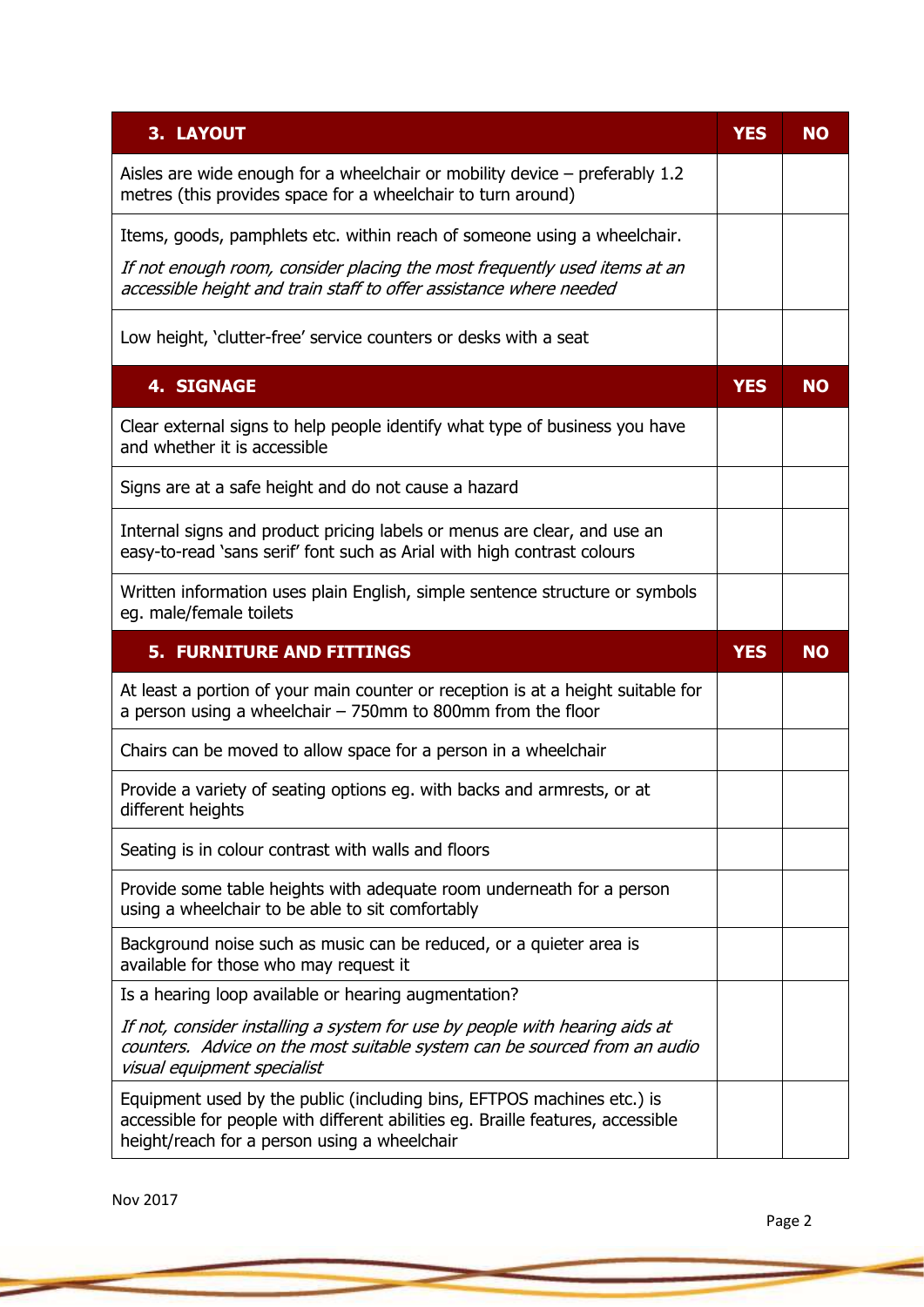| <b>6. TOILETS/REST ROOMS</b>                                                                                                                                                                                                                                                                                | <b>YES</b> | <b>NO</b> |
|-------------------------------------------------------------------------------------------------------------------------------------------------------------------------------------------------------------------------------------------------------------------------------------------------------------|------------|-----------|
| An accessible toilet is available or staff know the location of the nearest<br>accessible toilet a customer would be able to use                                                                                                                                                                            |            |           |
| Accessible toilets are specifically designed to provide enough space to<br>accommodate wheelchair access, and assistance when transferring from<br>wheelchair to closet pan. They include features such as lower mirrors and<br>washbasins, contrasting toilet seat colour, grab rails and braille signage. |            |           |
| An accessible baby change area is available                                                                                                                                                                                                                                                                 |            |           |
| Is there an ambulant toilet?                                                                                                                                                                                                                                                                                |            |           |
| <b>Ambulant toilets</b> are specifically designed for those with ambulant<br>disabilities that do not require the extra space provided by Accessible toilets.<br>Primarily, they are for those persons with sensory loss, arthritis or who<br>require the use of a walking frame.                           |            |           |
| 7. CUSTOMER SERVICE AREAS                                                                                                                                                                                                                                                                                   | <b>YES</b> | <b>NO</b> |
| Friendly, helpful staff have training on providing customer service to people<br>with disability and feel comfortable to assist when required                                                                                                                                                               |            |           |
| Staff name badges use clear, large print - if worn                                                                                                                                                                                                                                                          |            |           |
| Clear sight lines between the entry and the counter so staff are aware if a<br>customer needs assistance when entering the premises or purchasing goods                                                                                                                                                     |            |           |
| Seating for customers who may be older, frail or require a place to wait                                                                                                                                                                                                                                    |            |           |
| Lighting is good, especially in areas where customers are served                                                                                                                                                                                                                                            |            |           |
| Be aware strong lighting behind customer services staff will cause a shadow<br>on their face, making it difficult when lip reading or watching for facial cues                                                                                                                                              |            |           |
| Customers with disability are treated with respect and provided with the<br>same quality of service as other customers                                                                                                                                                                                      |            |           |
| Customers with disability are asked by staff 'how' they would prefer to<br>receive services if they experience difficulties                                                                                                                                                                                 |            |           |
| Discounts are offered to pensioners and their carers to encourage<br>participation by those with limited financial income                                                                                                                                                                                   |            |           |
| Assistance dogs and guide dogs are welcome in your business premises.<br>Staff are aware that assistance animals are not pets, but rather are highly<br>trained disability support services that enable a person with disability to<br>safely participate in personal and public life activities            |            |           |
| Pen and paper are available to assist with communication if required                                                                                                                                                                                                                                        |            |           |
| Staff are aware of the 'Companion Card' scheme (if applicable)                                                                                                                                                                                                                                              |            |           |
| Cardholders present their card when booking - participating businesses will<br>issue the cardholder with a second ticket for their companion at no charge                                                                                                                                                   |            |           |

Nov 2017